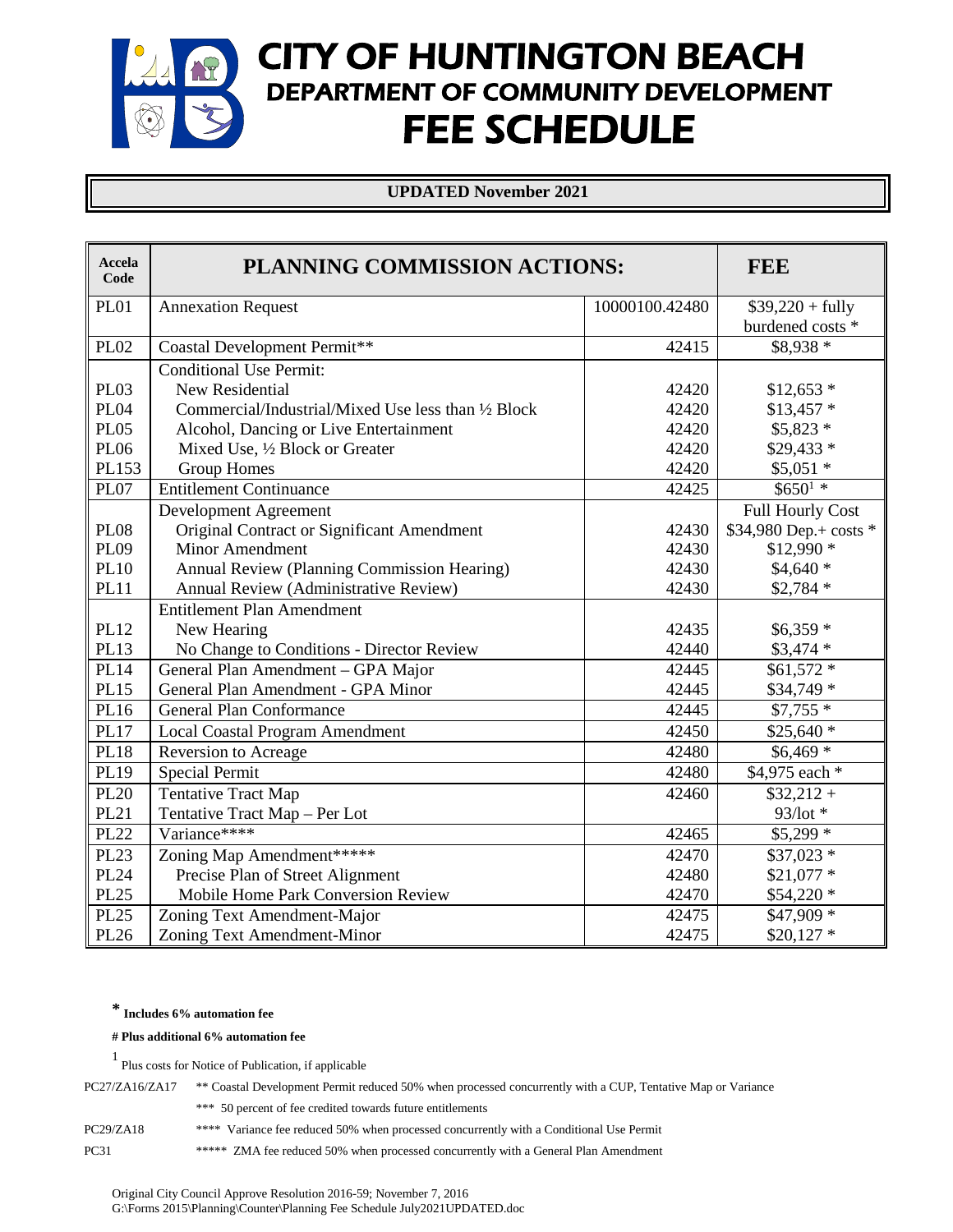| Accela<br>Code | <b>ZONING ADMINISTRATOR ACTIONS:</b>                   | <b>FEE</b>     |                  |
|----------------|--------------------------------------------------------|----------------|------------------|
|                | Coastal Development Permit**                           |                |                  |
| <b>PL28</b>    | <b>Single Family Dwelling</b>                          | 10000100.42605 | $$4,883*$        |
| <b>PL29</b>    | All Others                                             | 42605          | $$6,334*$        |
| ZA21           | Sunset Beach – approval in concept – no public hearing |                | $$1,479$ *       |
| <b>PL30</b>    | <b>Conditional Use Permit</b>                          | 42610          | $$7,303*$        |
| <b>PL31</b>    | Conditional Use Permit (Fences)                        | 42610          | $$2,418*$        |
| <b>PL32</b>    | <b>Entitlement Continuance</b>                         | 42615          | $$464^{1*}$      |
|                | Entitlement Plan Amendment                             |                |                  |
| <b>PL33</b>    | New Hearing                                            | 42620          | $$3,329$ *       |
| <b>PL34</b>    | No Change to Conditions - Director Review              | 42620          | $$2,118*$        |
| <b>PL35</b>    | Temporary Use Permit                                   | 42630          | \$5,096+500 bond |
| PL36           | Temporary Use Permit - Bond                            |                | if applicable *  |
| <b>PL37</b>    | <b>Tentative Parcel Map</b>                            | 42635          | $$7,927$ *       |
| <b>PL38</b>    | <b>Tentative Parcel Map Waiver</b>                     | 42635          | $$3,484$ *       |
| <b>PL39</b>    | <b>Tentative Tract Map</b>                             | 42460          | $$12,813+$       |
| <b>PL40</b>    | Tentative Tract Map - Per Lot                          |                | 94/lot *         |
| <b>PL41</b>    | Variance****                                           | 42640          | $$4,835*$        |

| Accela<br>Code   | <b>ENVIRONMENTAL REVIEW:</b>                               |                | <b>FEE</b>         |
|------------------|------------------------------------------------------------|----------------|--------------------|
| <b>PL42</b>      | <b>Environmental Assessment</b>                            | 10000100.42705 | $Deposit = Actual$ |
| PL <sub>43</sub> | <b>Historic Structures</b>                                 | 42705          | Cost based on Time |
| <b>PL44</b>      | <b>Enviromental Review Focused EA</b>                      | 42705          | and Material #     |
|                  | <b>Mitigation Monitoring:</b>                              |                | $Deposit = Actual$ |
| <b>PL46</b>      | Mitigated Negative Declaration                             | 42705          | Cost based on Time |
| <b>PL47</b>      | <b>Environmental Impact Report</b>                         |                | and Material #     |
|                  | Environmental Impact Report (EIR)-                         | 42710          | $Deposit = Actual$ |
| <b>PL48</b>      | <b>Consultant Prepared</b>                                 |                | Cost based on Time |
|                  |                                                            |                | and Material #     |
|                  | Department of Fish and Game (Fees change yearly – Fee      |                |                    |
|                  | as of 01/01/14)                                            |                |                    |
|                  | <b>Negative Declaration/Mitigated Negative Declaration</b> |                | \$2,181.25         |
|                  | <b>Environmental Impact Report</b>                         |                | \$3,029.75         |
|                  | <b>Certified Regulatory Program</b>                        |                |                    |
|                  | <b>CHECKS MADE OUT TO: COUNTY OF ORANGE</b>                |                |                    |
|                  | and sent to County of Orange with NOD                      |                |                    |

| Accela<br>Code | <b>STAFF REVIEW AND SERVICES:</b>       |                | FEE                 |
|----------------|-----------------------------------------|----------------|---------------------|
| <b>PL49</b>    | <b>Address Assignment Processing</b>    | 10000100.42755 | $$1,825$ /project * |
| <b>PL50</b>    | Address Change/Single Tenant Assignment | 42755          | $$406*$             |
| <b>PL45</b>    | Address Assignment – Meter only         | 42755          | $$137*$             |

#### **# Plus additional 6% automation fee**

1 Plus costs for Notice of Publication, if applicable

| PC27/ZA16/ZA17 ** Coastal Development Permit reduced 50% when processed concurrently with a CUP, Tentative Map or Variance |
|----------------------------------------------------------------------------------------------------------------------------|
|                                                                                                                            |

\*\*\* 50 percent of fee credited towards future entitlements

PC29/ZA18 \*\*\*\* Variance fee reduced 50% when processed concurrently with a Conditional Use Permit

PC31 \*\*\*\*\* ZMA fee reduced 50% when processed concurrently with a General Plan Amendment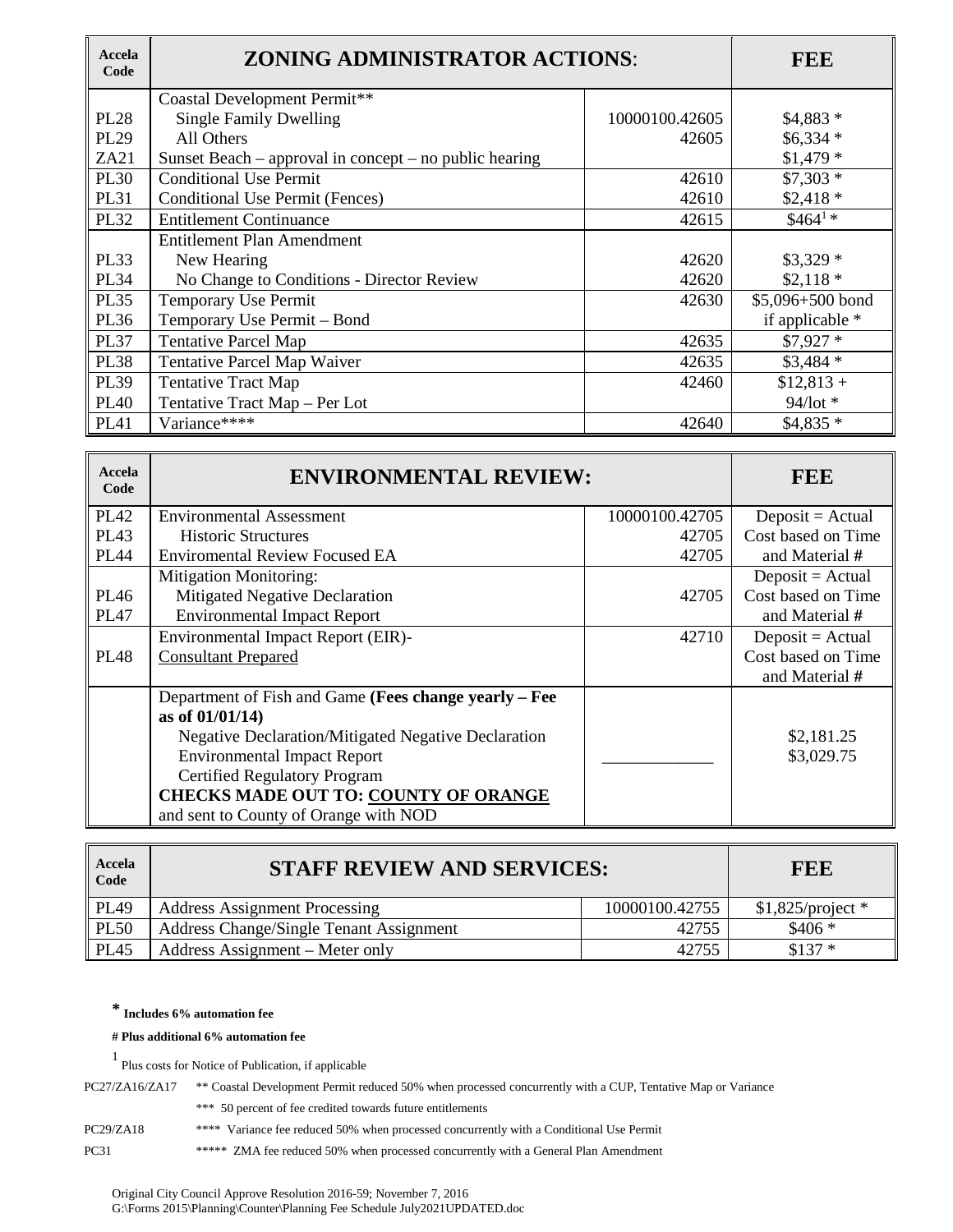| Accela<br>Code                                                   | <b>STAFF REVIEW AND SERVICES:</b>                                                                                                                                                                      |                                           | <b>FEE</b>                                                         |
|------------------------------------------------------------------|--------------------------------------------------------------------------------------------------------------------------------------------------------------------------------------------------------|-------------------------------------------|--------------------------------------------------------------------|
| <b>PL51</b>                                                      | Administrative Permit - List 1:<br>Outdoor Dining,<br>Eating and Drinking Establishments,<br>Fence Extensions $(<8')$ ,<br>Personal Enrichment Services over 5,000 sq. ft.                             | 42820                                     | $$1,517$ *                                                         |
| <b>PL52</b>                                                      | Home Occupations<br>Administrative Permit - List 2:<br>Parking Reduction,<br>Carts & Kiosks,<br>Waiver of Development Standards,<br>Non-conforming structure additions                                 | 42820                                     | $$2,410*$                                                          |
| <b>PL54</b>                                                      | Administrative Permit - List 3:<br>Privacy Gates,<br>Game Centers,<br>Accessory Dwelling Units,<br><b>Manufactured Home Parks</b>                                                                      | 42820                                     | $$2,270*$                                                          |
| <b>PL55</b><br><b>PL53</b><br><b>PL53</b>                        | Administrative Permit - List 4:<br>Personal Enrichment Services under 5,000 sq ft<br>Daycare<br><b>Reason Accomodations</b>                                                                            | 42820                                     | \$0<br>\$0<br>\$0                                                  |
| <b>PL56</b><br><b>PL57</b>                                       | <b>Animal Permits</b>                                                                                                                                                                                  | 42820<br>42820                            | \$383 *<br>$$464*$                                                 |
| <b>PL58</b>                                                      | Categorical Exclusion letter (coastal)<br><b>CC&amp;R Review</b>                                                                                                                                       | 42760                                     | $$1,509*$                                                          |
| <b>PL59</b>                                                      | Certificate of Compliance                                                                                                                                                                              | 42765                                     | $$1,425$ *                                                         |
| <b>PL60</b><br>PL61                                              | Design Review Board<br>Minor-approved by DRB Secretary<br>Others                                                                                                                                       | 42775<br>42775                            | $$1,736*$<br>$$3,474$ *                                            |
| PL62                                                             | <b>Extension of Time</b>                                                                                                                                                                               | 42820                                     | $$557*$                                                            |
| PL148                                                            | Final Parcel Map                                                                                                                                                                                       | 42780                                     | $$1,456$ *                                                         |
| PL149<br>PL63                                                    | Final Tract Map<br>Initial Plan, Zoning & Review (land use changes, zone<br>changes, conceptual plans)                                                                                                 | 42780<br>42785                            | $$2,080*$<br>\$928 *                                               |
| PL67                                                             | Limited Sign Permit                                                                                                                                                                                    | 42790                                     | $$1,657$ *                                                         |
| <b>PL68</b>                                                      | Lot Line Adjustment / Lot Merger                                                                                                                                                                       | 42820                                     | $$1,206*$                                                          |
| PL108                                                            | <b>Noise Deviations</b>                                                                                                                                                                                | 42820                                     | $$1,485$ *                                                         |
| <b>PL70</b><br><b>PL71</b>                                       | Planned Sign Program<br>Single User and Amendments to Existing Programs<br><b>Multiple Users</b>                                                                                                       | 42790<br>42790                            | $$1,743$ *<br>$$2,717$ *                                           |
| <b>PL72</b><br><b>PL73</b><br><b>PL74</b><br><b>PL75</b><br>PL76 | Preliminary Plan Review: ***<br><b>Single Family Residential</b><br>Multi-Family Residential (up to 9 units)<br>Multi-Family Residential (10+ units)<br>Non-Residential<br>Sign Code Exception - Staff | 42795<br>42795<br>42795<br>42795<br>42625 | $$1,291$ *<br>$$2,269$ *<br>$$3,561$ *<br>$$4,184$ *<br>$$1,485$ * |

#### **# Plus additional 6% automation fee**

| PC27/ZA16/ZA17 | ** Coastal Development Permit reduced 50% when processed concurrently with a CUP, Tentative Map or Variance |  |
|----------------|-------------------------------------------------------------------------------------------------------------|--|
|                | *** 50 percent of fee credited towards future entitlements                                                  |  |
| PC29/ZA18      | **** Variance fee reduced 50% when processed concurrently with a Conditional Use Permit                     |  |
| <b>PC31</b>    | ***** ZMA fee reduced 50% when processed concurrently with a General Plan Amendment                         |  |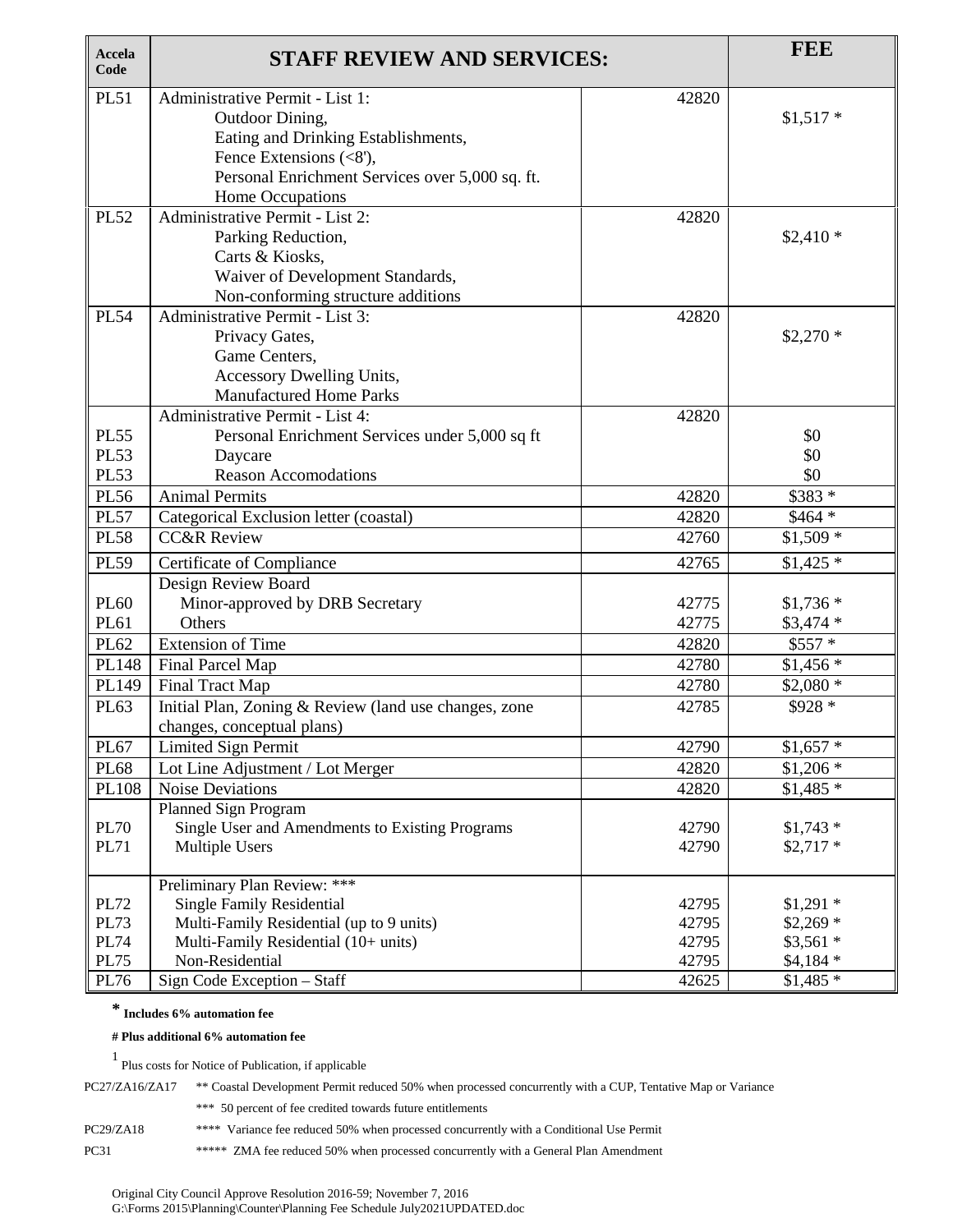| Accela<br>Code | <b>STAFF REVIEW AND SERVICES:</b>               |                | <b>FEE</b>             |
|----------------|-------------------------------------------------|----------------|------------------------|
| <b>PL77</b>    | Sign Code Exception - Design Review Board       | 42625          | $$2,042*$              |
|                | <b>Site Plan Review</b>                         |                |                        |
| <b>PL78</b>    | Major – PC Review                               | 42820          | $$12,781$ *            |
| <b>PL79</b>    | Minor - Façade remodel, Car Dealerships         | 42820          | $$5,313*$              |
| <b>PL80</b>    | Temporary and Promotional Activity Sign Permit  | 42800          | $$93*$                 |
| <b>PL81</b>    | Temporary Sales/Event Permit                    | 42805          | $$270*$                |
| <b>PL82</b>    | <b>Wireless Permit Applications</b>             | 42810          | $$1,624$ *             |
|                | Zoning Letter:                                  |                |                        |
| <b>PL83</b>    | Zoning/Flood Verification                       | 42810          | $$93*$                 |
| <b>PL84</b>    | Zoning Letter Staff Review                      |                | $$279*$                |
| <b>PL85</b>    | Zoning Research/Information                     | 42810          | \$175/hr. (min. 1 hr.) |
| <b>PL86</b>    | Planning Consultation/Meeting Fee (per planner) | 42810          | \$175/hr. (min. 1 hr.) |
| PL150          | <b>Short Term Rental Permit</b>                 | 10000100.42421 | $$624$ *               |
| PL151          | <b>Short Term Rental Renewal</b>                | 42421          | $$325*$                |
| PL152          | Special Use Permit                              | 10000100.42422 | $$1,858*$              |
| PL154          | <b>Operators Permit</b>                         | .42423         | $$2,325$ *             |

| Accela<br>Code | <b>APPEALS:</b>                                        |                | <b>FEE</b> |
|----------------|--------------------------------------------------------|----------------|------------|
|                | <b>To Planning Commission</b>                          |                |            |
| PL87           | Single family owner appealing decision of own property | 10000100.42815 | $$3,102*$  |
| <b>PL88</b>    | <b>Others</b>                                          | 42815          | $$4,281$ * |
| <b>PL89</b>    | Appeal of Director's Decision (PC Public Hearing)      | 42815          | $$2,983$ * |
| PL90           | Appeal of Director's Interpretation (PC Non-Public)    | 42815          | $$2,233$ * |
|                | To City Council (file w/ City Clerk's Office)          |                |            |
| <b>PL91</b>    | Single family owner appealing decision of own property | 42815          | $$2,353*$  |
| PL92           | Others                                                 | 42815          | $$3,778$ * |

| <b>Accela</b><br>Code | <b>AFFORDABLE HOUSING IN-LIEU FEE</b>                                          |                | <b>FEE</b>               | <b>FEE</b>            |
|-----------------------|--------------------------------------------------------------------------------|----------------|--------------------------|-----------------------|
|                       | *Calculated per Square Foot of Net Saleable Area (up to 2000 s.f. per<br>unit) |                | For Ownership<br>Housing | For Rental<br>Housing |
| <b>PL97</b>           | 3 Unit Projects <i>fee</i> x total square feet =                               | 21700217.42870 | \$2.54                   | \$3.58                |
| <b>PL98</b>           | 4 Unit Projects fee x total square feet $=$                                    | 21700217.42870 | \$3.38                   | \$4.77                |
| <b>PL99</b>           | 5 Unit Projects <i>fee</i> x total square feet =                               | 21700217.42870 | \$4.23                   | \$5.97                |
| <b>PL100</b>          | 6 Unit Projects <i>fee</i> x total square feet $=$                             | 21700217.42870 | \$5.07                   | \$7.16                |
| <b>PL101</b>          | 7 Unit Projects <i>fee</i> x total square feet $=$                             | 21700217.42870 | \$5.92                   | \$8.35                |
| PL102                 | 8 Unit Projects <i>fee</i> x total square feet =                               | 21700217.42870 | \$6.76                   | \$9.55                |
| PL103                 | 9 Unit Projects <i>fee</i> x total square feet $=$                             | 21700217.42870 | \$7.61                   | \$10.74               |
| <b>PL111</b>          | 10 Unit Projects fee x total square feet =                                     | 21700217.42870 | \$8.45                   | \$11.93               |
| PL112                 | 11 Unit Projects <i>fee</i> x total square feet =                              | 21700217.42870 | \$9.30                   | \$13.13               |
| PL113                 | 12 Unit Projects <i>fee</i> x total square feet =                              | 21700217.42870 | \$10.14                  | \$14.32               |

#### **# Plus additional 6% automation fee**

| PC27/ZA16/ZA17 | ** Coastal Development Permit reduced 50% when processed concurrently with a CUP, Tentative Map or Variance |
|----------------|-------------------------------------------------------------------------------------------------------------|
|                | *** 50 percent of fee credited towards future entitlements                                                  |
| PC29/ZA18      | **** Variance fee reduced 50% when processed concurrently with a Conditional Use Permit                     |
| <b>PC31</b>    | ***** ZMA fee reduced 50% when processed concurrently with a General Plan Amendment                         |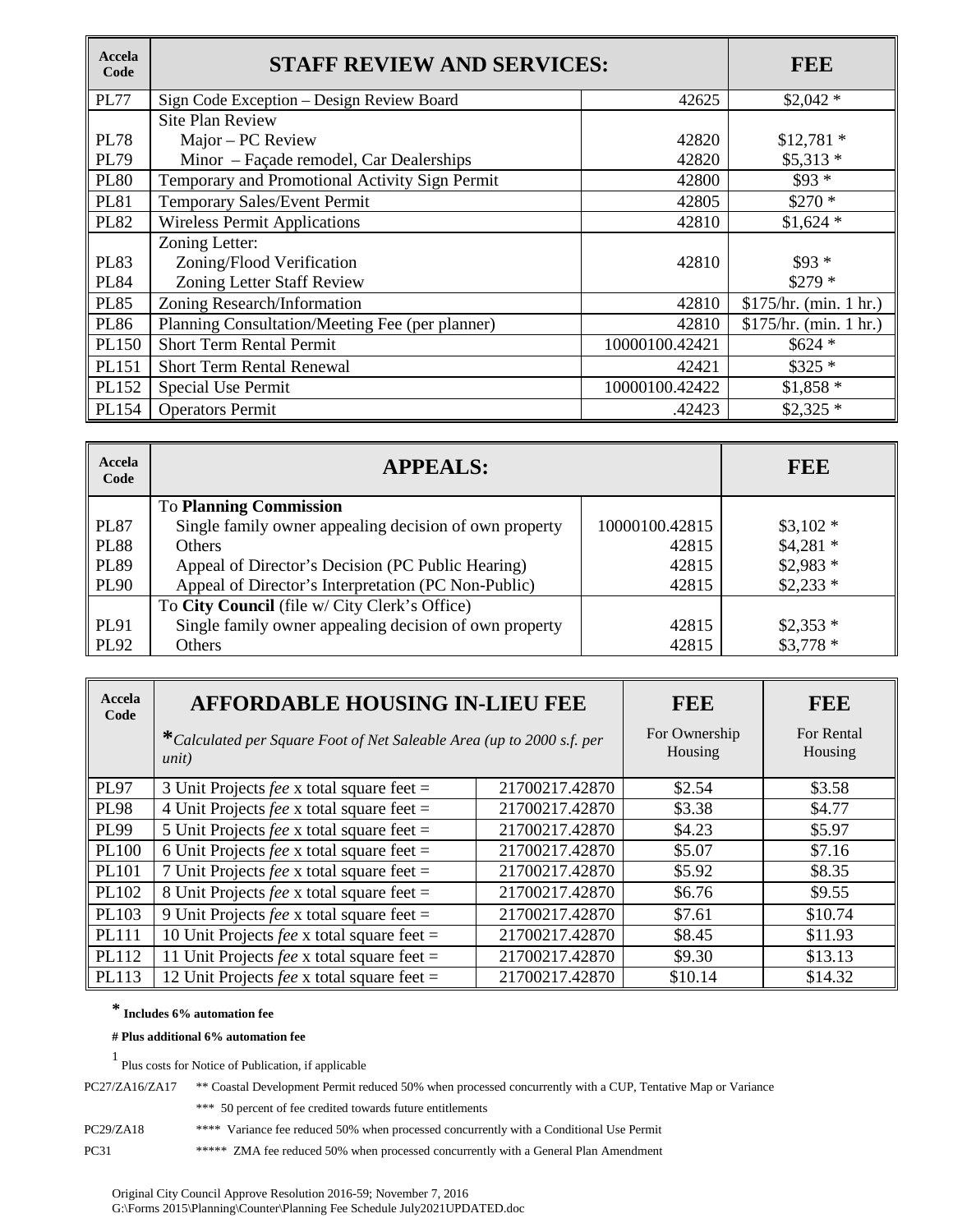| PL114        | 13 Unit Projects fee x total square feet =          | 21700217.42870 | \$10.99 | \$15.51 |
|--------------|-----------------------------------------------------|----------------|---------|---------|
| PL115        | 14 Unit Projects <i>fee</i> x total square feet =   | 21700217.42870 | \$11.84 | \$16.71 |
| PL116        | 15 Unit Projects <i>fee</i> x total square feet =   | 21700217.42870 | \$12.68 | \$17.90 |
| PL117        | 16 Unit Projects <i>fee</i> x total square feet =   | 21700217.42870 | \$13.53 | \$19.09 |
| <b>PL118</b> | 17 Unit Projects <i>fee</i> x total square feet =   | 21700217.42870 | \$14.37 | \$20.29 |
| PL119        | 18 Unit Projects <i>fee</i> x total square feet =   | 21700217.42870 | \$15.22 | \$21.48 |
| PL120        | 19 Unit Projects <i>fee</i> x total square feet =   | 21700217.42870 | \$16.06 | \$22.67 |
| PL121        | 20 Unit Projects <i>fee</i> x total square feet =   | 21700217.42870 | \$16.91 | \$23.87 |
| PL122        | 21 Unit Projects <i>fee</i> x total square feet =   | 21700217.42870 | \$17.75 | \$25.06 |
| PL123        | 22 Unit Projects fee x total square feet $=$        | 21700217.42870 | \$18.60 | \$26.25 |
| PL124        | 23 Unit Projects fee x total square feet =          | 21700217.42870 | \$19.44 | \$27.45 |
| PL125        | 24 Unit Projects <i>fee</i> x total square feet =   | 21700217.42870 | \$20.29 | \$28.64 |
| PL126        | 25 Unit Projects <i>fee</i> x total square feet =   | 21700217.42870 | \$21.13 | \$29.83 |
| PL127        | 26 Unit Projects fee x total square feet $=$        | 21700217.42870 | \$21.98 | \$31.03 |
| PL128        | 27 Unit Projects fee x total square feet =          | 21700217.42870 | \$22.83 | \$32.22 |
| PL129        | 28 Unit Projects <i>fee</i> x total square feet =   | 21700217.42870 | \$23.67 | \$33.41 |
| PL130        | 29 Unit Projects fee x total square feet =          | 21700217.42870 | \$24.52 | \$34.61 |
| PL131        | 30 + Unit Projects <i>fee</i> x total square feet = | 21700217.42870 | \$25.36 | \$35.80 |
| PL109        | Inclusionary Housing In Lieu +                      | 21700217.42870 | Manual  |         |

| Accela<br>Code   | <b>OTHER FEES:</b>                           | <b>FEE</b> |                      |
|------------------|----------------------------------------------|------------|----------------------|
| PL104            | Downtown Specific Plan Fee                   | 42820      | \$831 per acre       |
|                  | <b>Outdoor Dining:</b>                       | 42820      |                      |
| PL105            | License Agreement Application Fee            |            | $$186*$              |
| PL106            | License Agreement Use Charge                 |            | \$0.01/sq.fit.       |
| PL107            | License Agreement Code Enforcement Fee       |            | \$4/sq. ft.          |
| PL110            | Parking In Lieu Fee                          |            | Manual               |
|                  | Development Impact Fees (see attached)       |            |                      |
|                  | <b>Traffic Impact Fee</b>                    |            | See Dept. of Public  |
|                  |                                              |            | Works                |
|                  | General Plan Maintenance Fee                 | 42825      | \$0.27 per sq.ft new |
|                  |                                              |            | construction         |
|                  | <b>Beach Edinger Corridor Fees</b>           | 42824      |                      |
| BE <sub>04</sub> | Net new commercial or office project         |            | \$.30/sq.fit.        |
| BE <sub>05</sub> | Net new industrial project                   |            | \$.30/sq.fit.        |
| <b>BE06</b>      | Remodels or façade improvements (commercial) |            | \$.08/sq.fit.        |
| BE07             | Remodels or façade improvements (industrial) |            | \$.08/sq.fit.        |
| BE03             | New residential units (MFR)                  |            | \$300/unit           |
| BE <sub>02</sub> | New residential units (SFR)                  |            | \$300/unit           |
| BE01             | New hotel room                               |            | \$300/room           |
| <b>PL64</b>      | Landscape Plan Check - SFD                   | 47245      | $$683*$              |
| <b>PL66</b>      | Landscape Plan Check – Multi-Family          | 47245      | $$1,365$ *           |

#### **# Plus additional 6% automation fee**

| PC27/ZA16/ZA17 | ** Coastal Development Permit reduced 50% when processed concurrently with a CUP, Tentative Map or Variance |  |  |
|----------------|-------------------------------------------------------------------------------------------------------------|--|--|
|                | *** 50 percent of fee credited towards future entitlements                                                  |  |  |
| PC29/ZA18      | **** Variance fee reduced 50% when processed concurrently with a Conditional Use Permit                     |  |  |
| <b>PC31</b>    | ***** ZMA fee reduced 50% when processed concurrently with a General Plan Amendment                         |  |  |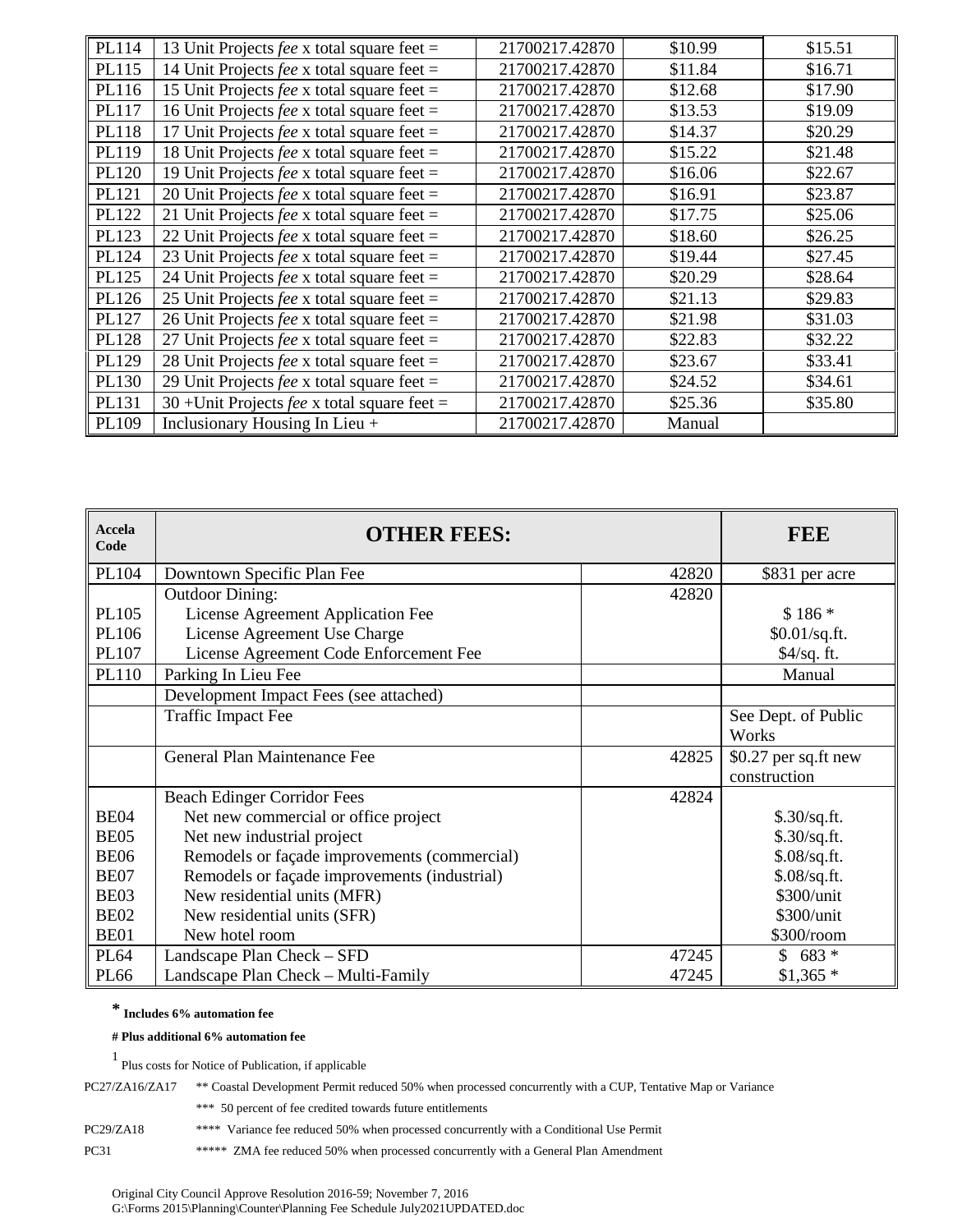| <b>PL65</b>  | Landscape Plan Check – Tract Map                 | 47245 | $$1,365$ * |
|--------------|--------------------------------------------------|-------|------------|
| <b>PL66</b>  | Landscape Plan Check – Commerical and Industrial | 47245 | $$1,365$ * |
|              | Mills Act Fee                                    |       |            |
| <b>PL94</b>  | <b>Application Fee</b>                           | 42820 | \$500      |
| <b>PL93</b>  | <b>Annual Fee</b>                                | 42820 | \$175      |
|              |                                                  |       |            |
| <b>CE-07</b> | Newsrack – New                                   | 42128 | $$519*$    |
| $CE-08$      | Newsrack – Annual Fee                            | 42128 | $$80*$     |
| $CE-04$      | Mobile Vending Permit – New                      | 42128 | $$280*$    |
| $CE-05$      | Mobile Vending Permit - Annual Fee               | 42128 | $$80*$     |
| $CE-06$      | Shopping Cart Containment – New                  | 42128 | $$600*$    |

## **ADDITIONAL FEES MAY BE REQUIRED:**

**ENTITLEMENTS FOR DEVELOPMENT INCLUDE INITIAL REVIEW OF PLANS AND ONE SUBSEQUENT REVISION SUBMITTAL. REVIEW OF PLANS IN EXCESS OF ONE REVISION SHALL BE CHARGED THE FULLY BURDENED HOURLY RATE.**

**ALSO SEE DEPARTMENTS OF PUBLIC WORKS, FIRE, AND THE BUSINESS LICENSE DIVISION FOR ADDITIONAL FEES**

**\* Includes 6% automation fee** 

**# Plus additional 6% automation fee**

| PC27/ZA16/ZA17 | ** Coastal Development Permit reduced 50% when processed concurrently with a CUP, Tentative Map or Variance |
|----------------|-------------------------------------------------------------------------------------------------------------|
|                | *** 50 percent of fee credited towards future entitlements                                                  |
| PC29/ZA18      | **** Variance fee reduced 50% when processed concurrently with a Conditional Use Permit                     |
| <b>PC31</b>    | ***** ZMA fee reduced 50% when processed concurrently with a General Plan Amendment                         |